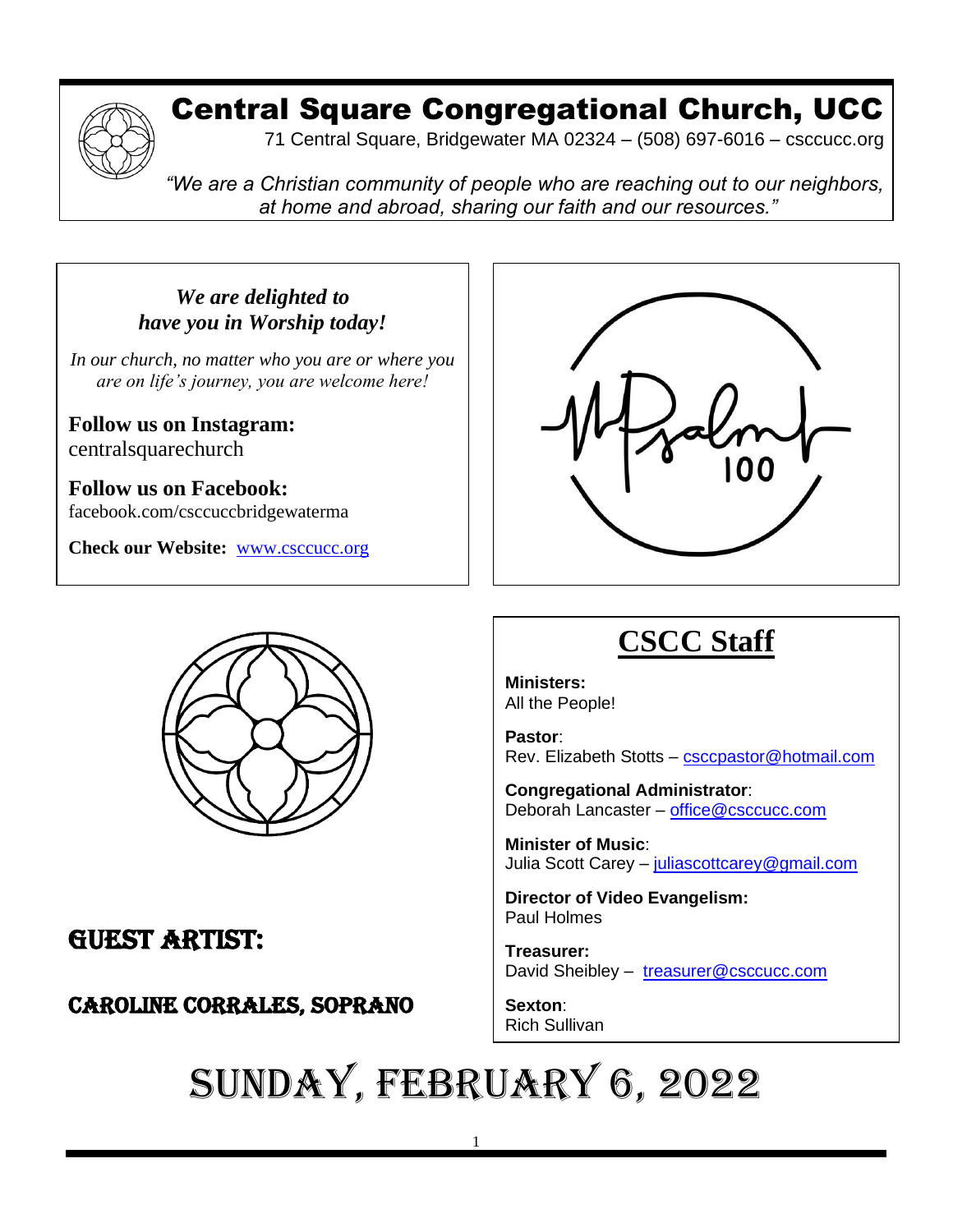**Prelude:** *"By the Still Waters"* Amy Beach

#### **Welcome & Announcements**

**Introit:** *"I Look to You in Every Need"* Hymn #463

**Call to Worship** *(with allusions to Psalm 23 & Psalm 100)*

We gather together to worship God, the Shepherd of our souls. The one who has created us, who sustains us, who redeems us, who walks beside us in good times and bad, and who calls us to follow. This is our God! Let us bring our hearts together and worship!

**Opening Prayer** *(based on Psalm 23)*

Generous God and Giver of all things, we gather to rest in your loving and tender care. In you we are revived, restored and renewed by your strength and encouragement. You go before us in life, leading us, if only we let you.

We gather this morning as human beings, living in stressful times. Sometimes our body or mind lets us down. Sometimes we struggle. But we gather in worship today knowing that it is in those times especially, that we rely on your presence deep within us to guide, provide, and bless us. For this we give you our trust and our thanks.

Love-Giving, Life-Giving God, you nourish our souls and bodies; you heal our life's wounds; and your generous love fills us to overflowing. Through our worship today, remind us that your unfailing love will stay with us always. For this, we give you our thanks. **Amen.**

**Opening Hymn:** *"Tis Winter Now; the Fallen Snow* Hymn #432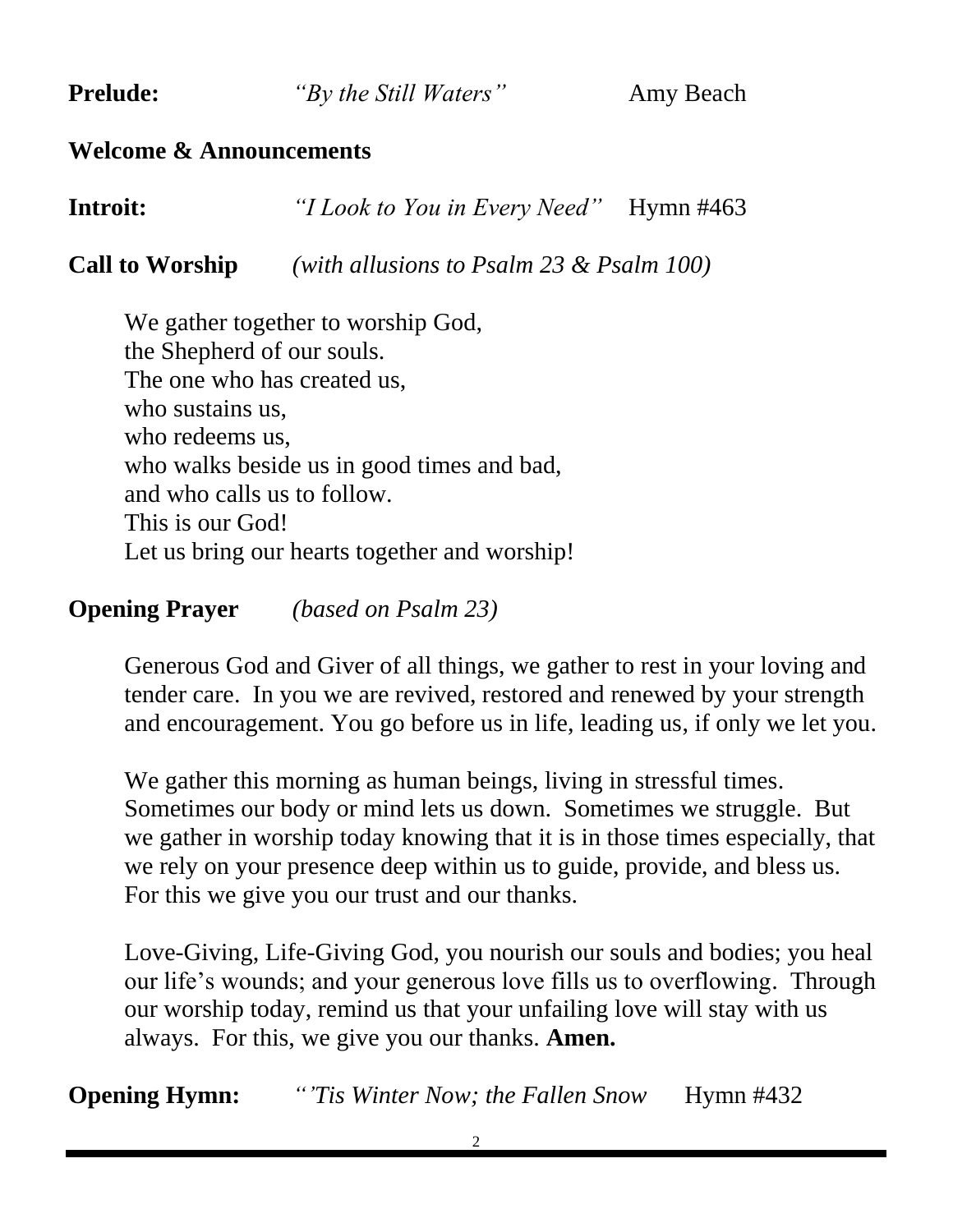**Moment for All Ages:** *"Our Journey with Heifer"* The Stotts Family

**Musical Meditation:** *"I Send My Heart Up to Thee"* Amy Beach

**Hebrew Bible Reading:** *Psalm 100* The Message

On your feet now-applaud God! Bring a gift of laughter, sing yourself into God's presence. Know this: God is God, and God, God. God made us; we didn't make God. We're God's people, God's well- tended sheep. Enter with the password: "Thank you!" Make yourselves at home, talking praise. Thank God. Worship God. For God is sheer beauty, all-generous in love, loyal always and ever.

| <b>Sermon:</b>                               | "Talking Praise" | Rev. Greta MacRae     |
|----------------------------------------------|------------------|-----------------------|
| <b>Musical Meditation:</b> "A Psalm of Life" |                  | <b>Frederic Cowen</b> |

### **Prayer for All People**

Holy, Loving God, You have compassion enough for all. **God in your mercy, have compassion for us.**

Jesus, out of your compassion for us, you invite us to come away with you to a place of rest and quiet. Help us to say yes and then to be able to come away with you. **God in your mercy, have compassion for us.**

God, out of your compassion you care for those who are harassed, helpless, addicted, afflicted, and lost. Sometimes we feel that way ourselves. **God in your mercy, have compassion for us.**

God in your compassion teach us to follow you,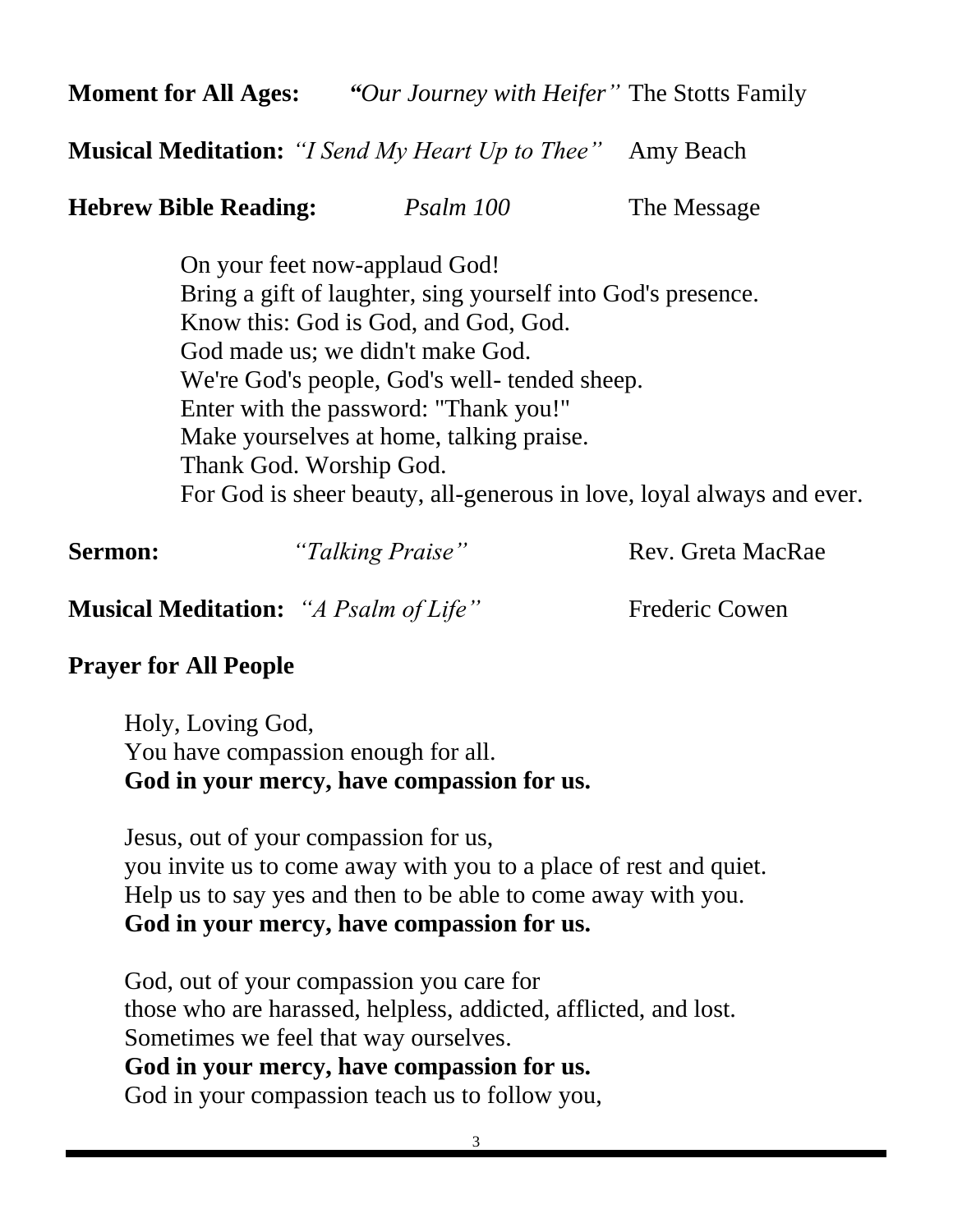to trust you, to love you and to love as you love. God in your compassion feed us who are hungry; Physically, emotionally, and spiritually. God in your compassion heal us in the places we need healed. **God in your mercy, have compassion for us.**

And God in your having compassion for us Teach us to have compassion for others as you do. Help us to show compassion in action the way you did. And remind us when it is time to come away with you for quiet and rest. **God in your mercy, have compassion for us.** All of this we pray, in the name of Jesus who taught us to pray saying…

**The Lord's Prayer** (Please use the wording that is most meaningful for you.)

*Our Father, who art in heaven, hallowed be thy name. Thy Kingdom come, thy will be done, on earth as it is in heaven. Give us this day our daily bread and forgive us our sins, as we forgive those who sin against us. And lead us not into temptation, but deliver us from evil. For thine is the kingdom, the power and the glory forever. Amen.*

**Closing Hymn #63:** *"Holy Divine, Love Divine"*

#### **Benediction**

So now we leave this time of worship And while so much of the road ahead is uncertain, the path constantly changing, we know some things that are as solid and sure as the ground beneath our feet, and the sky above our heads. We know God is love. We know Christ's light endures. We know the Holy Spirit is there, found in the space between all things, closer to us than our next breath, binding us to each other, until we meet we again, Go in peace.

**Postlude:** *"Moonbeam Fairies"* Frederic Cowen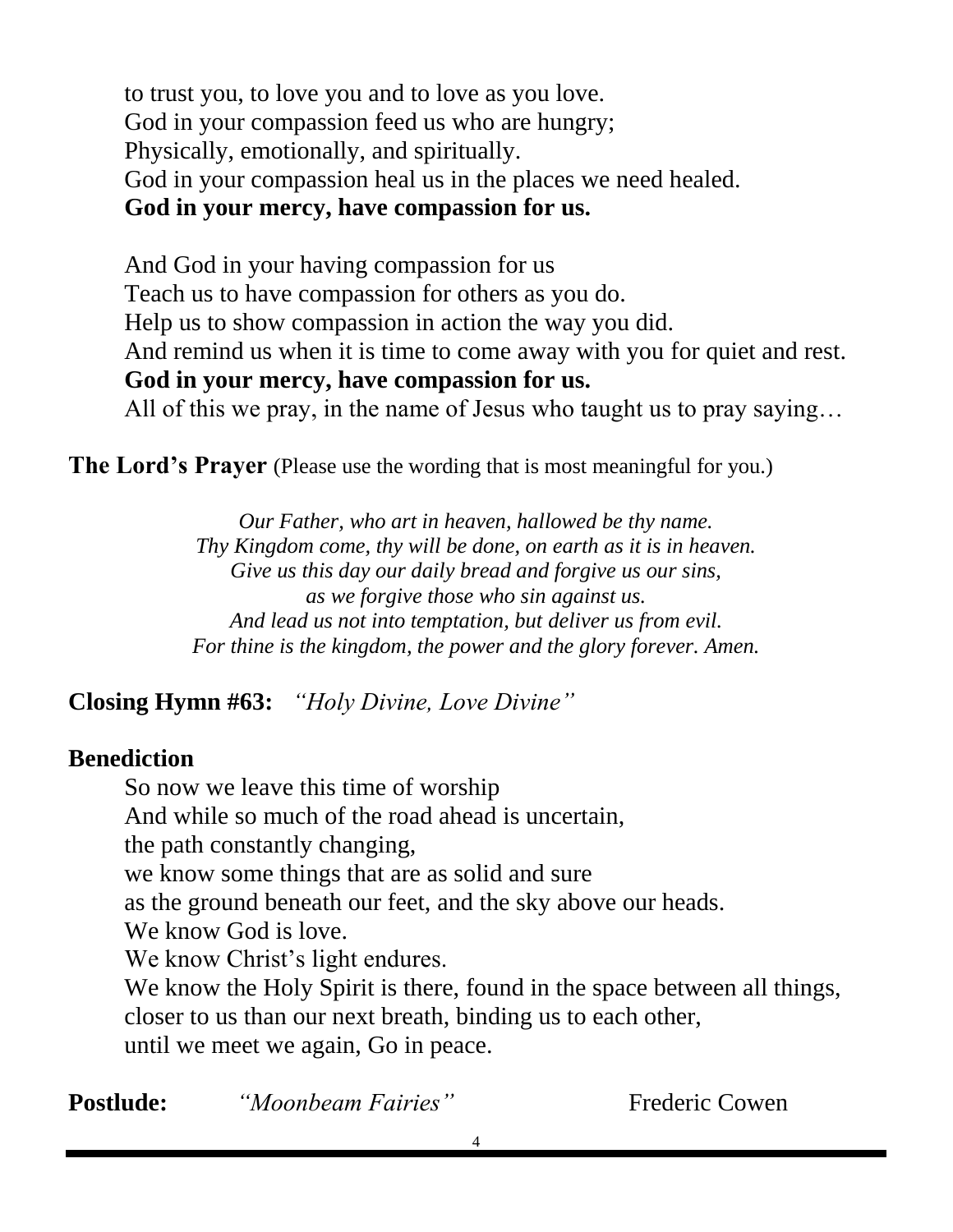*Do you need a meal, a call, spiritual care, or even just a prayer? Contact the Office, a Deacon, or a member of our Care Team.*

To contact Rev. Beth, call the church office at 508-697-6016 or email her at [csccpastor@hotmail.com.](mailto:csccpastor@hotmail.com)

#### **CSCC Deacons**

Deb Sorgman – [debsorgman@gmail.com](mailto:debsorgman@gmail.com) Jae Stotts – [jaestotts@gmail.com](mailto:jaestotts@gmail.com)

#### **CSCC Care Team**

[centralsquarecareteam@gmail.com](mailto:CentralSquareCareTeam@gmail.com)

Carol Chaffee Phoebe Hogg Bev Mitchell John Scott Rev. Beth Stotts

## **\*Supporting Our Ministry\***

During this time, we encourage you to continue your support of CSCC, to the degree you are able. Offerings can be made in any of the following ways: \* Checks can be mailed to the church (71 Central Square, Bridgewater, MA 02324) \* Bill-pay through your bank can be set up for one-time or recurring payments \* Payments can be made via the Paypal link at the top of our website home page (www.csccucc.org).

If you have any questions, you can email the Treasurer directly and confidentially at [treasurer@csccucc.com](mailto:treasurer@csccucc.com) or call the church office at 508-697-6016.



BLANKET SUNDAY – FEBRUARY 13, 2022

SPECIAL OFFERING

*Love never fails." - 1 Corinthians 13:8*

Your contribution to the Church World Service Blankets program not only gives people around the world supplies to keep them safe and healthy but hope, warmth and a reminder that they are loved. February  $13<sup>th</sup>$  is Blanket Sunday this year.

Today, let your response be one of love by giving to our neighbors in their time of need. There is a link on the front page of the Church website to donate to this worthy cause: [www.csccucc.org](http://www.csccucc.org/)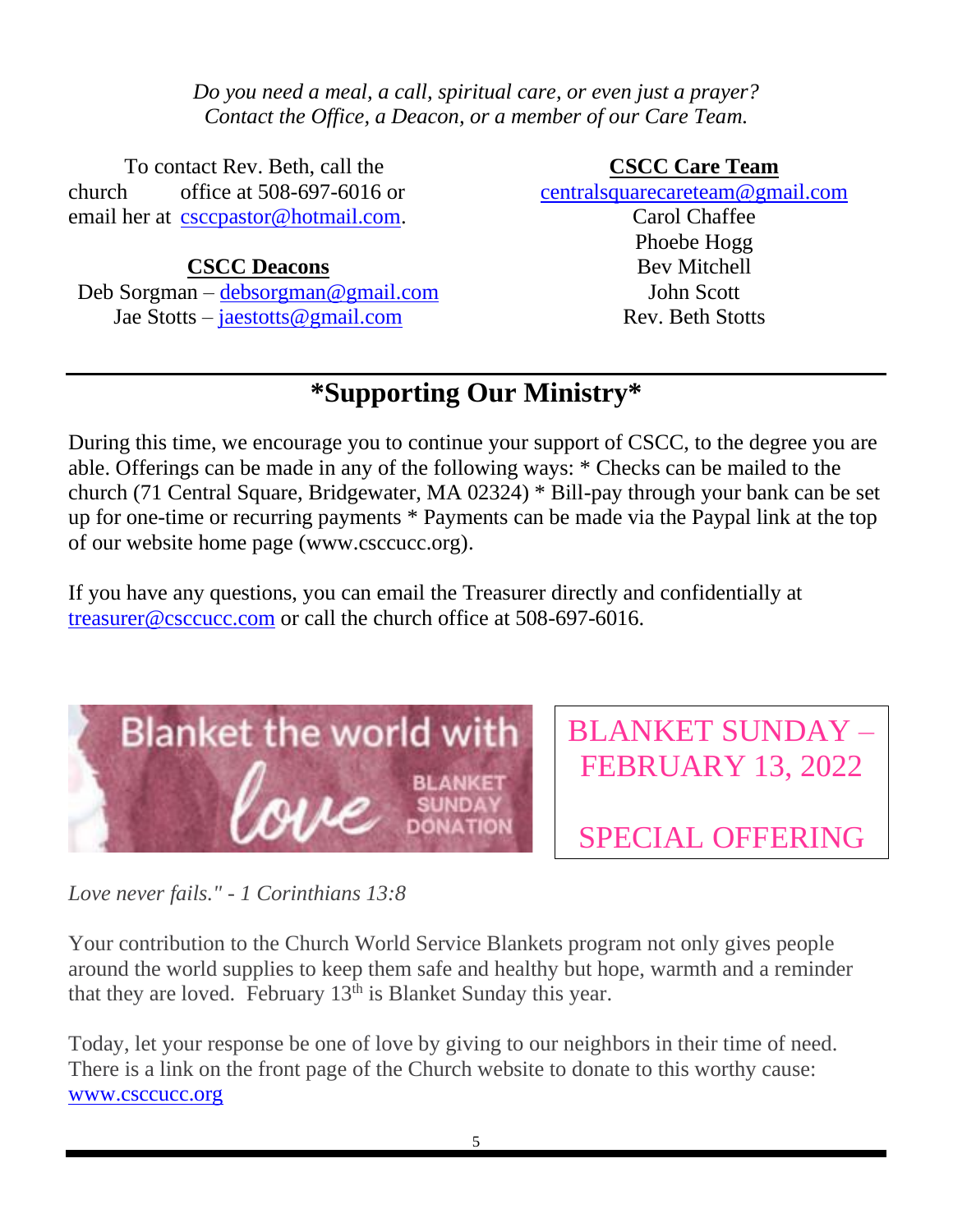### **Announcements**



The purpose of our annual meeting, according to our Constitution, Article X, Church Meetings, Section 2: "The Annual Meeting of the Church shall be held on the second Sunday of February for the purpose of receiving/hearing reports of all Officers, Boards, Committees and Organizations and to transact any other business that may legally come before it."

**This is a celebration!** Please come and let us celebrate together the people and ministry of Central Square Congregational Church, United Church of Christ!

Due to COVID concerns, the meeting will be held via Zoom. The Zoom meeting link will be emailed to all those on our email list on THURSDAY, FEBRUARY 10. If you do not get emails from the church regularly, such as the Monday e-blast, please contact Deborah in the church office, and she'll be happy to email the link to you.

The link will also be available on our website EVENTS page that morning (not before).



**Tuesday, February 8, 2022** – Outreach Meeting at 7:00 p.m.

**Wednesday, February 9, 2022** – Trustees Meeting at 7:00 p.m.

**Sunday, February 13, 2022 -** Annual Meeting at 11:00 a.m. via ZOOM (see details above)

**Wednesday, February 16, 2022** – Cabinet Meeting at 7:00 p.m.